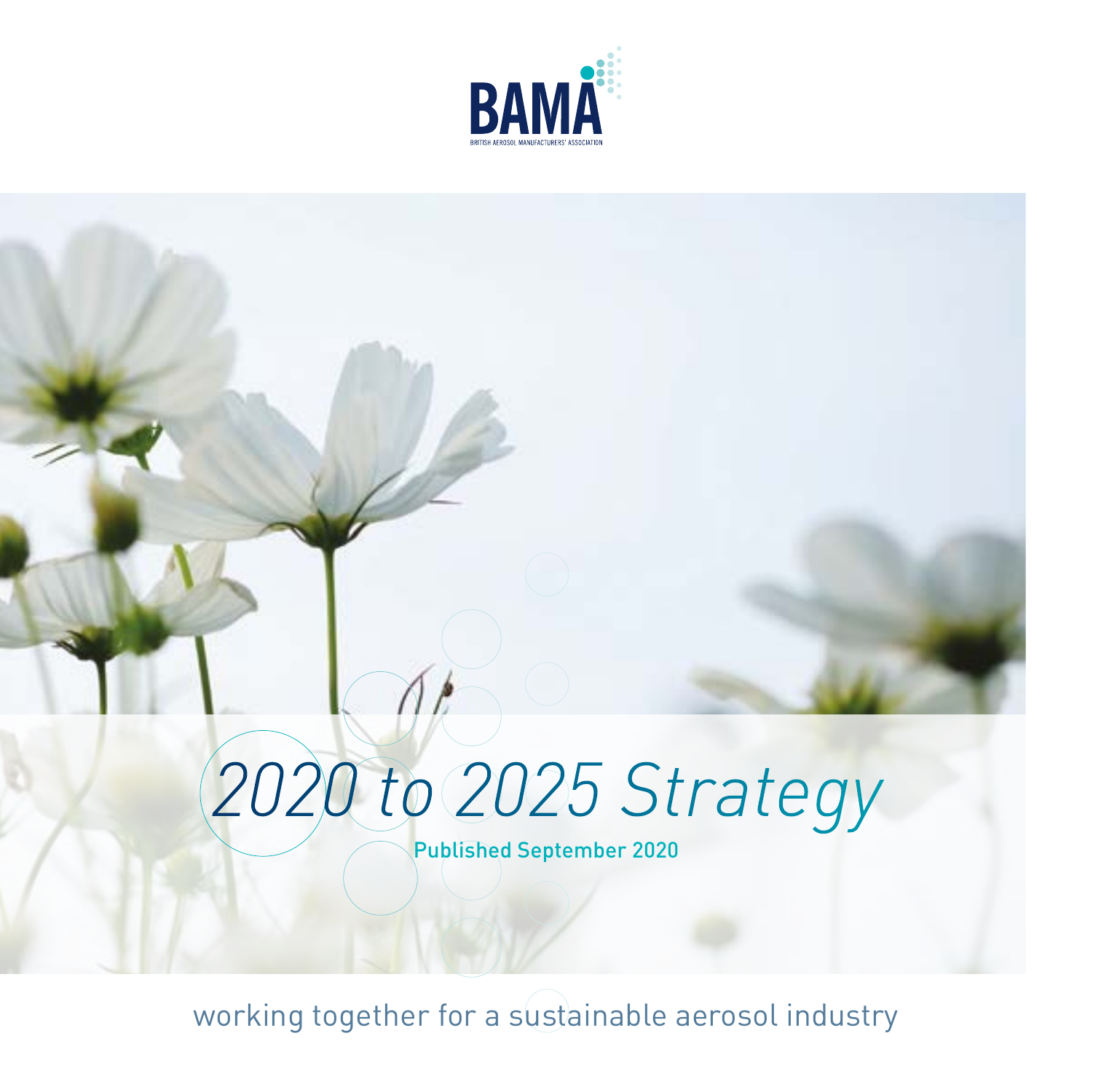

Delivering a sustainable industry with our members.

**BAMA** 

#### **Going forward**

Communication | The BAMA Standard | Sustainability | Training | Industry guides, test methods and standards

**Membership**<br>BAMA is renowned globally for setting the highest standards of excellence and a wide array of support services to help members throughout the industry. We will expand its membership throughout the supply chain to include marketers, machinery and component manufacturers, chemical producers, hauliers and distributors. The new Associate Membership category will expand the knowledge base to include other associations, educational institutions and service providers to inform discussions within its committees and working groups.

All the work BAMA does is on behalf of, and supported by, its members.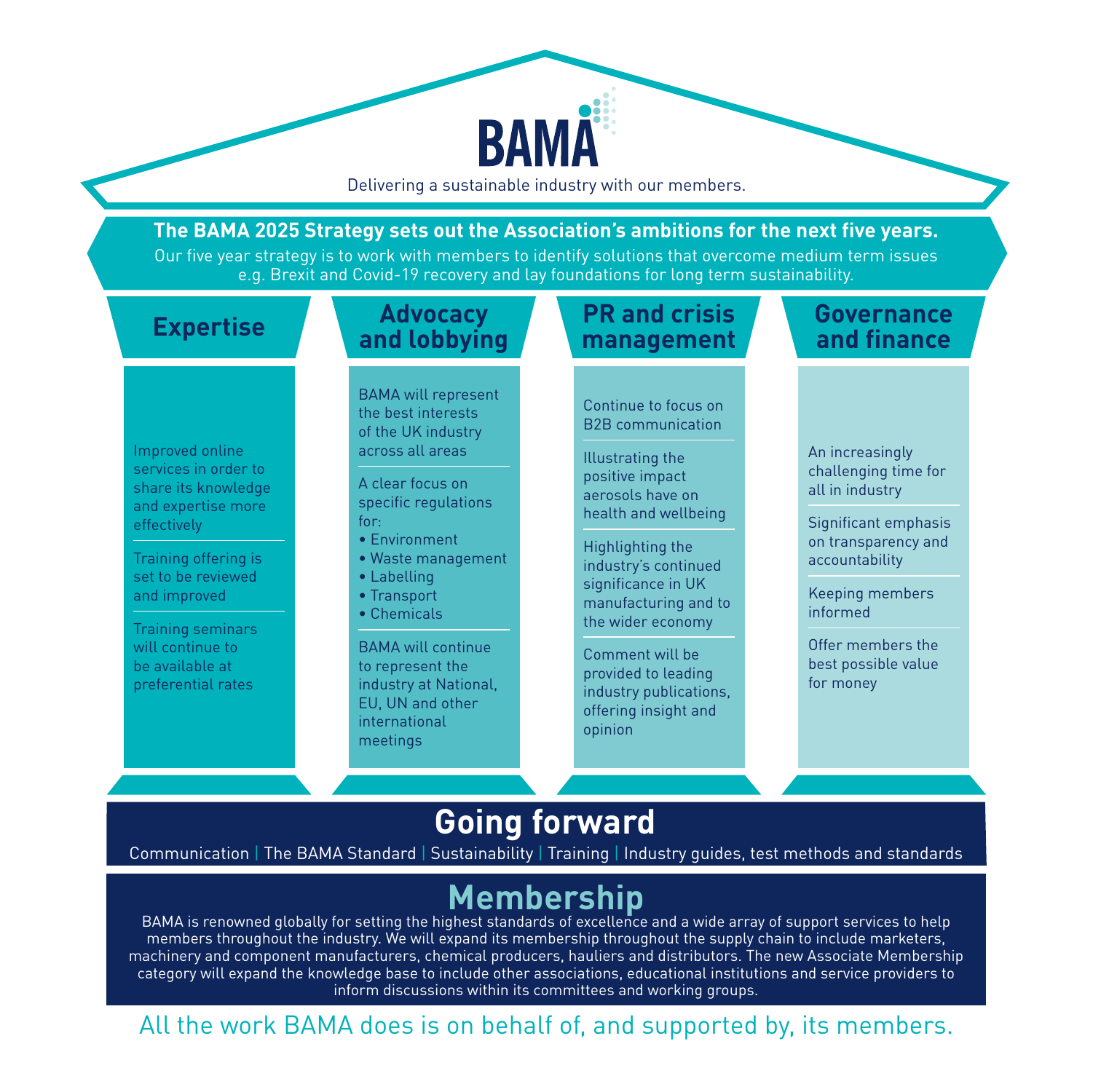# *Introduction*

Since its introduction as a dispensing format, aerosol manufacturing worldwide has grown enormously. We now see annual global production figures going beyond 16 billion cans, with the UK producing nearly 10% of this number. Manufacturing is growing exponentially in China and South America as these markets continue to develop consumer driven economies.

Despite the varied challenges facing industry today, the UK remains the largest filler in Europe and the third largest in the world, with significant exports which make an important contribution to the UK economy.

BAMA has always had a global outlook, and this will continue in the coming years, but without losing sight of the fact that its primary role is to represent the aerosol industry in the United Kingdom.

This plan sets out the ambitions of BAMA for the next five years. However, in the current uncertain political climate it is likely that there will be changes in the regulatory landscape, significant political upheaval and other events which are impossible to imagine or predict, that may affect these ambitions.

Whilst planning for the next five years, the goal of the Association must be to look beyond this plan to create a sustainable industry, in a host of different ways, for the next 20 to 30 years.

It remains critical that BAMA retains the knowledge, resources and support of its members to be able to respond to any short-term issues which the industry might face, locally and globally.

#### Our members are the foundation of the Association.

Despite the varied challenges facing industry today, the UK remains the largest filler in Europe and the third largest in the world.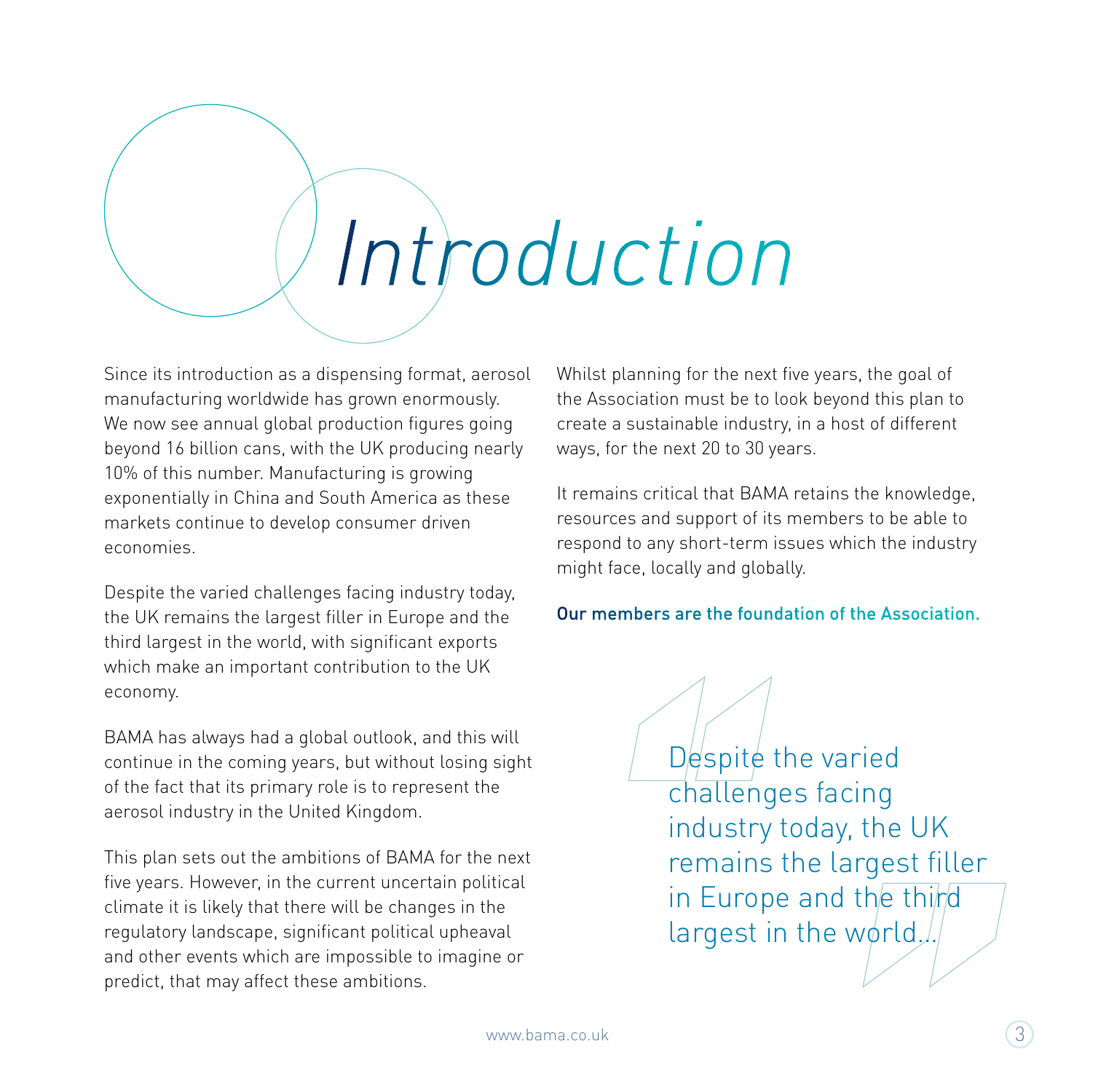#### BAMA's strategy focuses on its core strengths

- 1. Expertise
- 2. Advocacy
- 3. PR and crisis management
- 4. Governance and finance

#### **The pillars are the fundamental structures of the Association and support the work we do for and with our members.**

**To build on these pillars, and further support the membership, BAMA will look to develop in the following ways:**

> BAMA's training offering is also set to be revised and improved, ensuring it remains relevant to all of the Association's members and that it properly reflects the latest developments both in industry and across the legislative sphere.

**Membership**: BAMA is renowned globally for setting the highest standards of excellence, combined with a wide array of support services designed to help its members throughout the industry.

As the aerosol format is being adopted for more applications by an increasingly wide variety of sectors, notable growth in the 2018 filling figures were recorded for industrial, technical and veterinary products particularly, BAMA will seek to continue expanding its membership throughout the supply chain. In particular, the Association will encourage marketers, machinery and component manufacturers, chemical producers, hauliers and distributors to become members, showcasing the benefits of membership through a variety of channels.

In addition, through the new Associate Membership category, BAMA will expand the knowledge base to include other associations, educational institutions and service providers to inform discussions within its committees and working groups.

**Expertise**: Following a review, and after consulting with members, BAMA will deliver improved online services in order to share its knowledge and expertise more effectively with all stakeholders.

BAMA's training offering is also set to be revised and improved, ensuring it remains relevant to all of the Association's members and that it properly reflects the latest developments both in industry and across the legislative sphere.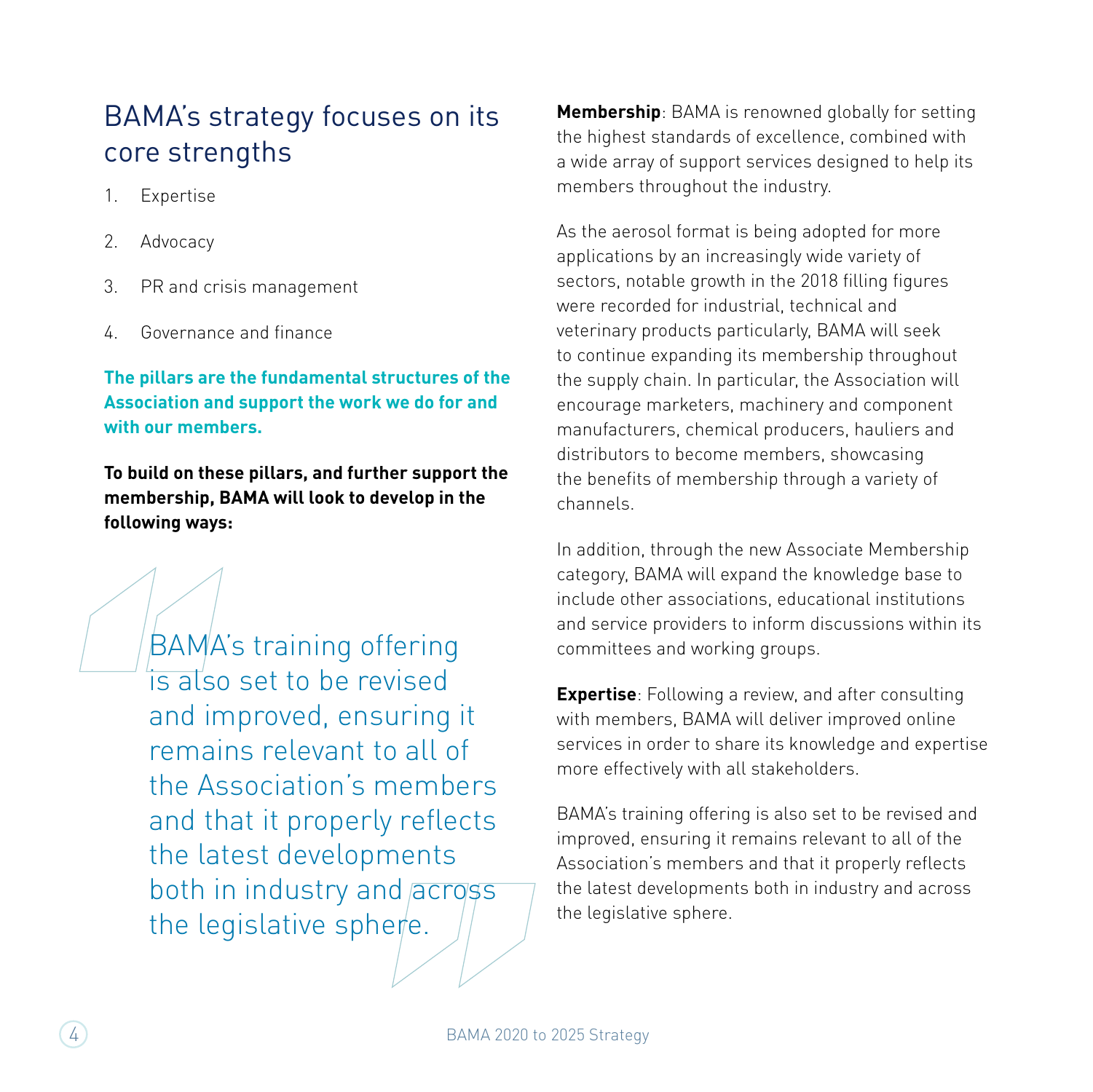Training seminars will continue to be available to the Association's members at preferential rates while guidance designed to help members navigate complex directives, such as the requirements of REACH, will remain a significant benefit of BAMA membership.

**Advocacy**: As regulations continue to evolve BAMA will represent the best interests of the UK industry across all areas.

BAMA's focus will primarily be upon specific aerosol regulations but the Association's activity will include regulations on the environment and waste management as well as labelling, transport and chemicals.

Now that the UK has left the EU, BAMA will continue to represent the industry at National, European, UN and other international meetings to ensure that the industry's voice is heard at all levels and stages of regulatory development.

**PR**: BAMA's PR programme will continue to focus on business to business communication.

Ongoing PR activities will help to support the Association's advocacy work as well as highlighting the positive impact aerosols have on the lives of consumers on a daily basis.

Press releases and announcements will continue to be issued, highlighting success stories such as the record filling figures recorded in 2018, celebrating events such as the Innovation Day and BAMA Awards and highlighting the industry's continued significance in UK manufacturing and to the wider economy.

In addition, comment will be provided to leading industry publications, offering insight and opinion, designed to illustrate the breadth of expertise as well as services offered by the Association.

In the event of significant problems impacting on the industry BAMA will ensure that it has a positive and robust crisis plan in place to support its membership.

The Association's activity will include regulations on the environment and waste management as well as labelling, transport and chemicals.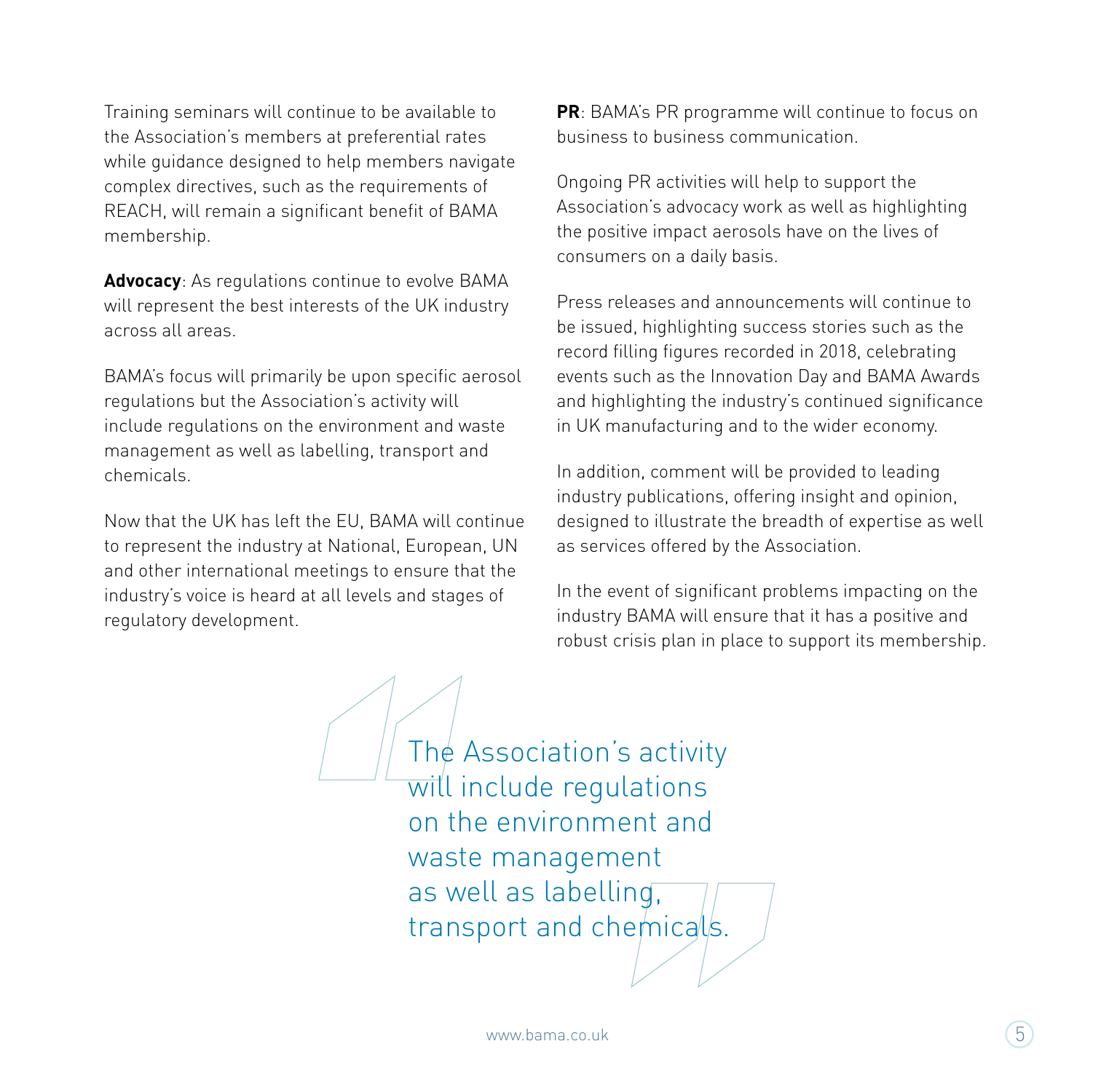BAMA will… continue to place significant emphasis on transparency and accountability in all of its actions.

**Governance**: At an increasingly challenging time for all in industry with greater political uncertainty than ever, it is vital that the membership's confidence in the Association remains strong. BAMA will therefore continue to place significant emphasis on transparency and accountability in all of its actions.

This will mean that major strategic decisions are developed and implemented in such a way that they are open to scrutiny and provide clarity for all stakeholders.

In addition, to reinforce this approach, BAMA will ensure that the Association's members are kept informed on a regular basis through a variety of communication channels including the Board Update published in each issue of *Aerosol Focus*, as well as the *BAMA Briefing* and of course the Annual Forum.

**Finances**: As a not for profit organisation BAMA must continue to offer members the best possible value for money. We will therefore strive to minimise costs while the finances of the Association will remain open to scrutiny by all members.

However, as companies continue to work in a leaner fashion, there is a growing reliance upon associations such as BAMA to review regulations and to offer advice and guidance. It may therefore be necessary to increase staff numbers with a commensurate increase in membership subscription costs.

> BAMA will... strive to minimise costs while the finances of the Association will remain open to scrutiny by all members.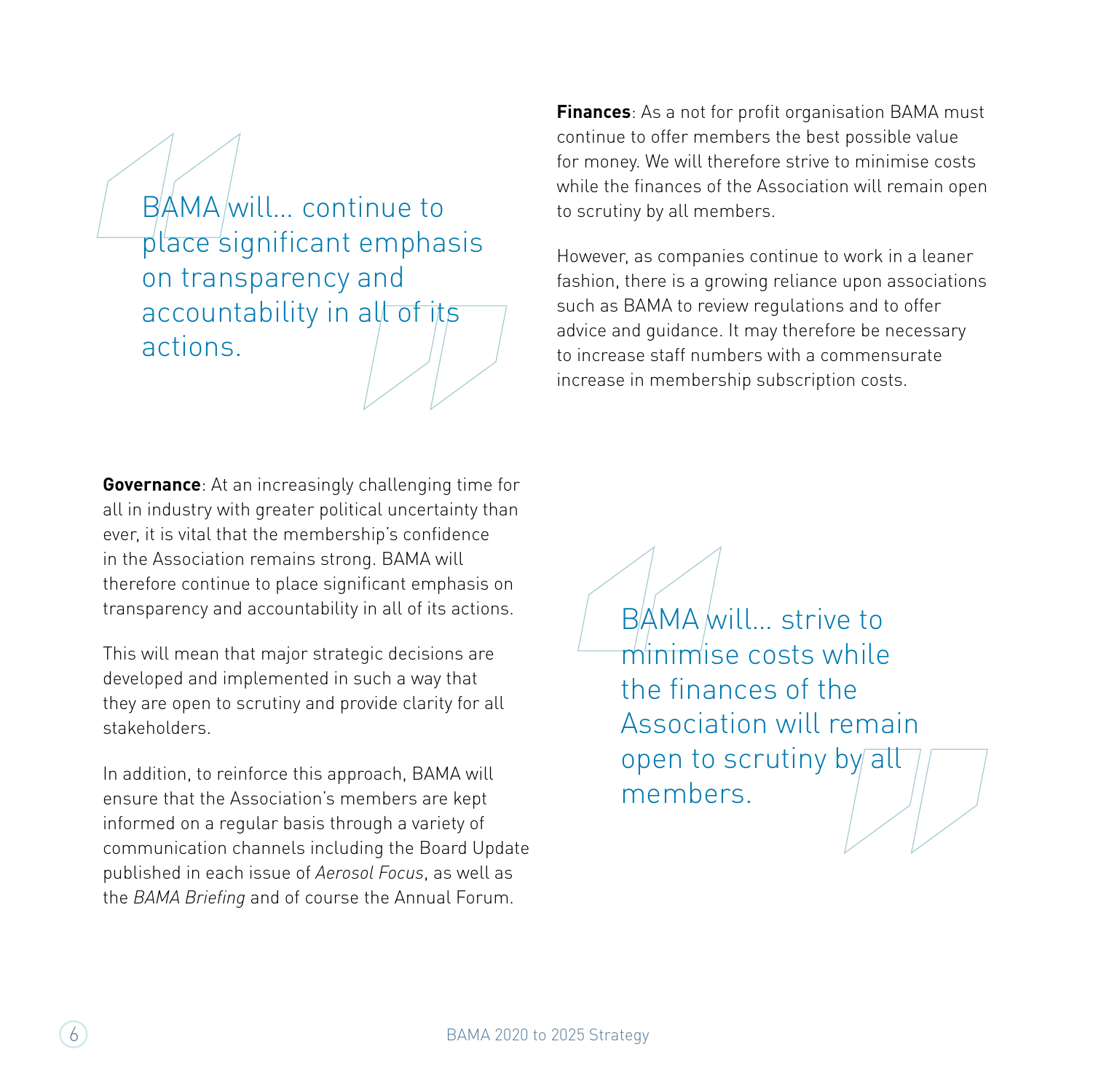

#### Communication

The website will be fully updated to improve accessibility and in order to offer a greater level of information to members.

In addition, new functionality such as e-learning will be introduced. The Association's newsletters, which continue to gain traction along with other communication channels, will be monitored and updated where appropriate to ensure they meet the needs of members and that they are reaching the audience they are intended for.

To monitor interaction with members a Membership Management System (MMS) will be implemented and integrated into the new website and other communication channels such as e-mail.

This will allow the Association to produce a 'statement' for each member when subscription renewals are due which will help them to understand the services they have received from BAMA during the previous year as well as showcasing the value of membership.

The Association's newsletters, which continue to gain traction along with other communication channels, will be monitored and updated where appropriate to ensure they meet the needs of members.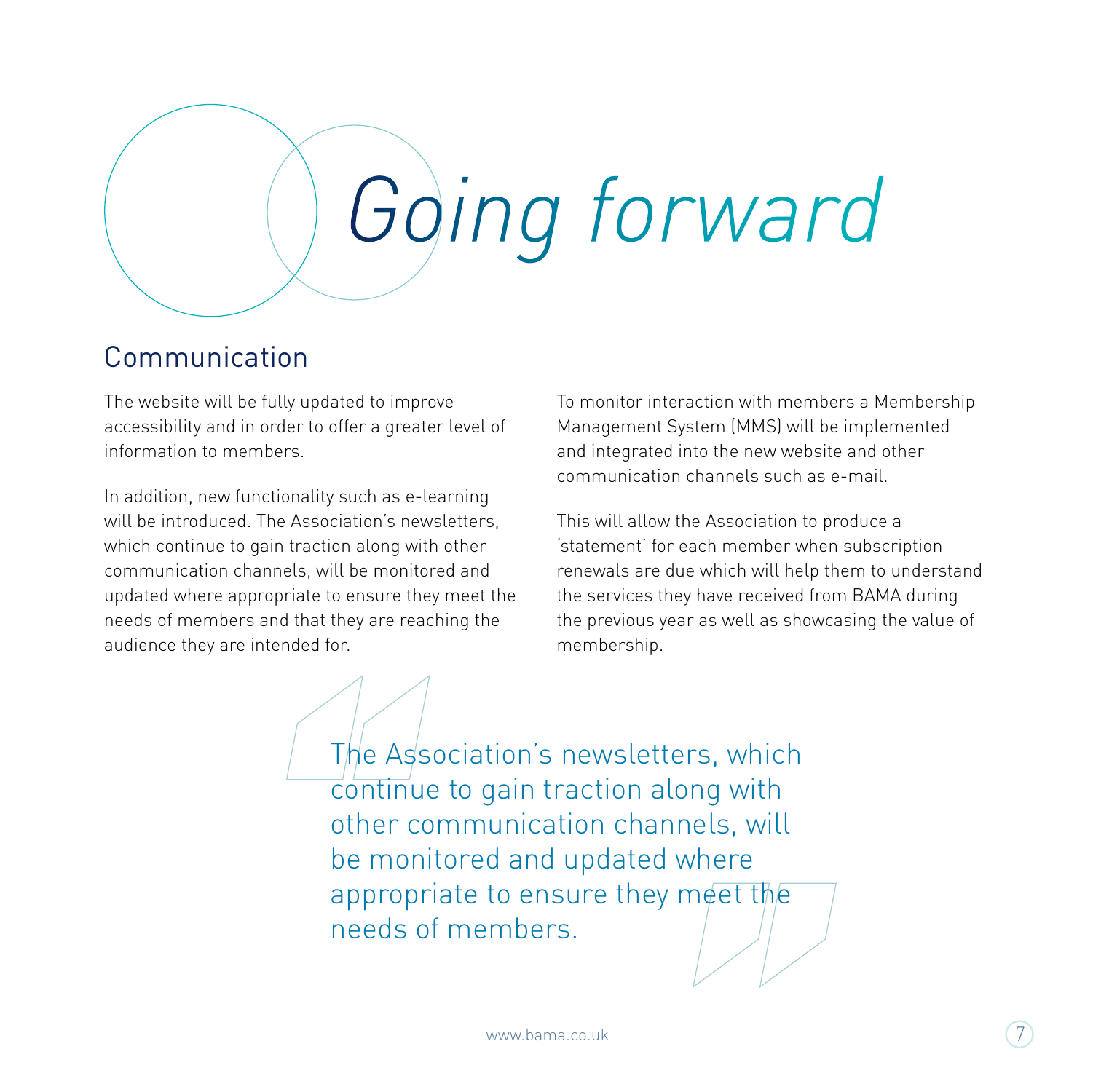#### *The BAMA Standard*

*The BAMA Standard* has been the industry guide for best practice throughout the last 20 years.

For many of the Association's members it has become the basis for their working practices and operational standards.

To encourage verification against it, *The Standard* will be split into the individual modules against which members can be verified and receive accreditation. The Association will develop the modules in a variety of ways to maximise accessibility and to improve interaction for all users.

The modules will be rolled out gradually during 2020 when each becomes available as a stand alone unit.

For those looking to be accredited to *The BAMA Standard*, the Association will offer pre-accreditation services to help members identify where they meet requirements and where they fall short. This will either be done by the Secretariat or through selected consultants and will be offered as a free of charge service for members. Non-members would be required to pay.

To gain formal accreditation against *The Standard*, BAMA will identify a small number of external agencies who would carry this out. This would be a paid for service.

#### **Sustainability**

The *Future of Aerosols* study informed members that sustainability has many facets which go far beyond the more obvious or immediate environmental issues.

BAMA will seek to challenge industry to consider where it needs to go not just in the next five years but in 20 or 50 years' time, to make products which offer performance that is equal to or exceeds the current offerings.

This will mean exploring areas on the boundaries of the existing aerosol industry or even looking at systems which are far outside the scope of existing products.

In turn this will allow members throughout the supply chain, to consider and influence the direction of the industry in future years. It will also give BAMA and our sister associations, the opportunity to develop defensive strategies for the current aerosol package where alternatives do not offer the same performance, value or any environmental benefits.

BAMA will seek to challenge industry to consider where it needs to go not just in the next five years but in 20 or 50 years' time.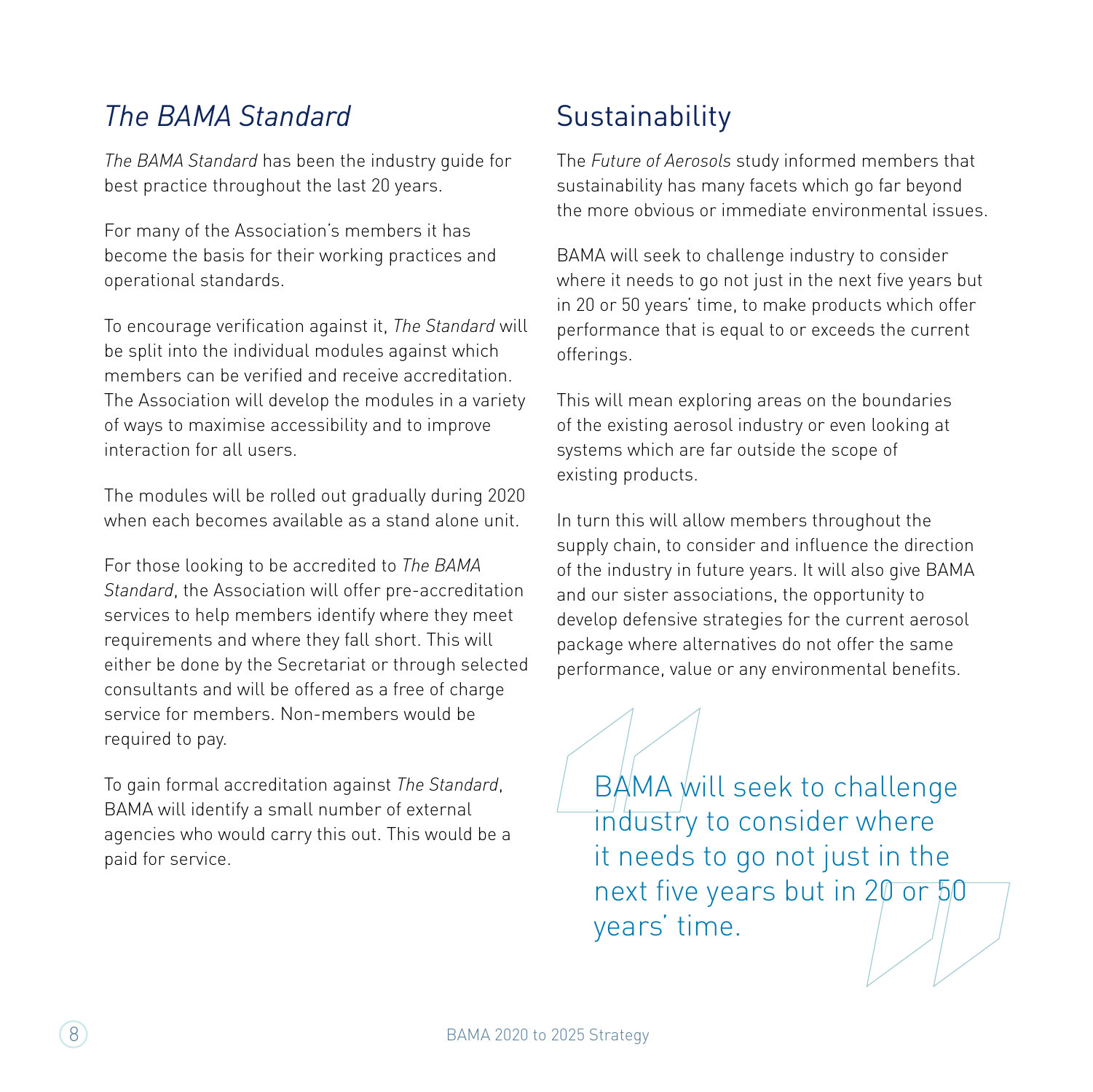#### Industry guides, test methods and standards

BAMA will work with its members to produce a series of guides and training literature to help reinforce the fundamentals of the industry.

The Association's aim is to capture the combined knowledge of industry experts within these guides and to help provide reference materials for those coming into the industry in the future.

BAMA will review and revise the *BAMA Test Methods*, last published in 1998, and re-publish them for use by the UK industry. In addition, as technology develops, new methods and techniques will be offered to help test a whole variety of different aspects of aerosol technology. These could include predictive electrochemistry, photo optical spray pattern analysis, particle size and inhalable particle determination, ultrasound and thermal imaging systems for formulation and can fill analysis. New test methods could also be included to help companies that are developing new technology or when they make significant changes to existing technology.

BAMA will monitor the development of international standards, beyond the EU and US. Wherever possible, BAMA will seek to influence these standards to help UK manufacturing.

Now we have left the EU we will look at how we can create formal mutual recognition of aerosol standards with other countries or trading groups to help facilitate international trade.

### **Training**

As part of the Association's work to develop the new website, e-learning functionality will be introduced.

This will help staff from member companies to carry out the training when it is most convenient and efficient for them to do so. Initially this will be basic aerosol training, such as was covered in the "Aerosols: The Basic" webinar but there is no reason why it could not be developed further in the future and cover more complicated issues such as regulation and in-depth technical matters.

In addition, the current suite of training courses will be reviewed and revised to ensure that they are meeting the needs of the Association's members. This will include the open and in-company training offerings.

 $E/$ learning... will help staff from member companies to carry out the training when it is most convenient and efficient for them to do so.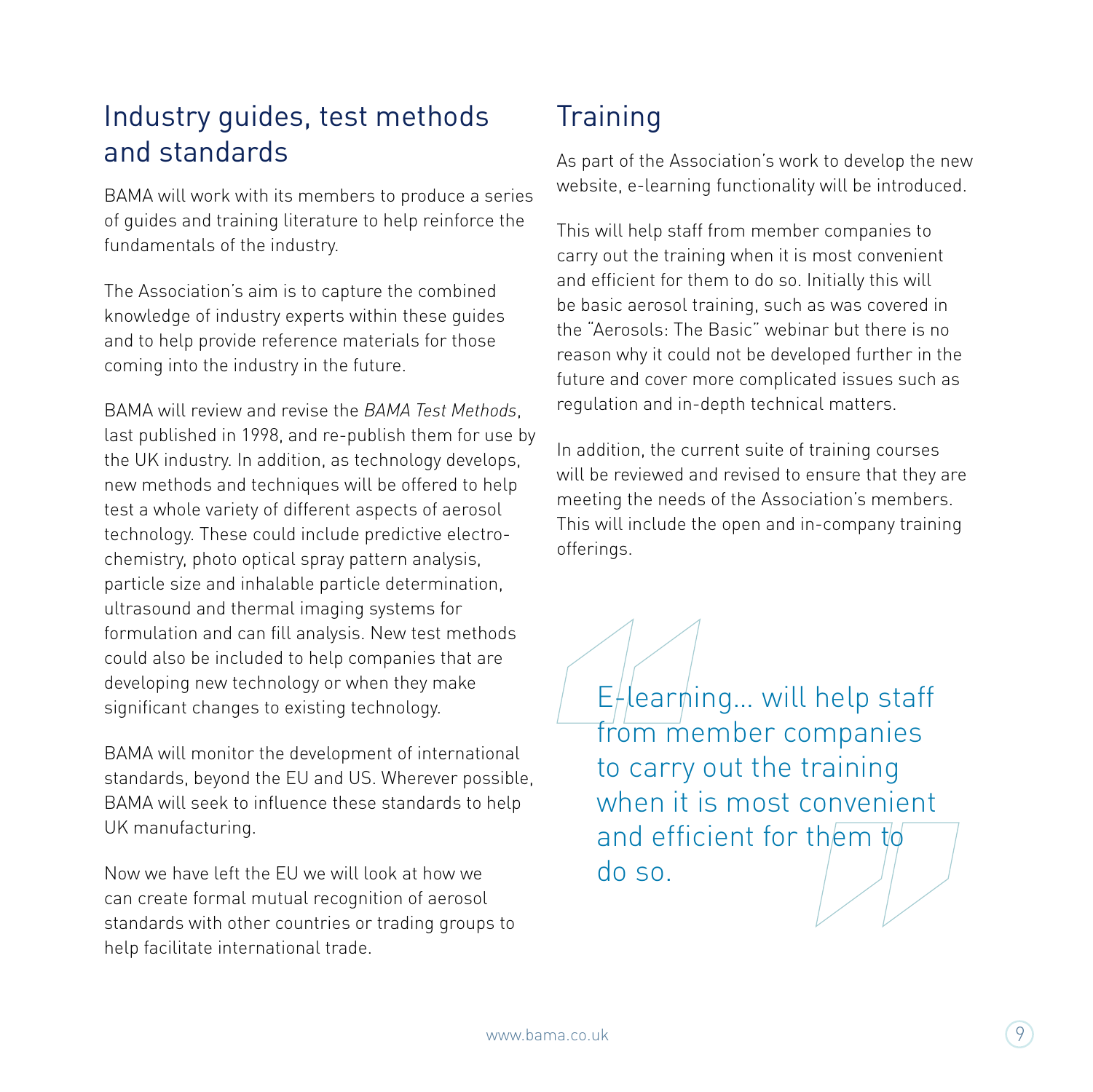#### Summary

By continuing to focus on the fundamentals set out in the 2020 Strategy, the Board and the Secretariat will be able to continue to develop the services provided by the Association most effectively. This will maximise the Association's relevance for all stakeholders and will provide the best value for money for members.

BAMA must also look to the future and the sustainability as well as sustainable growth of the UK aerosol industry in the medium and long term.

By using the three-horizon model, featured in the *Future of Aerosol 2* study, BAMA will help its members to identify technological solutions which could benefit manufacturers and fillers in the medium term, and then investigate "blue sky" technology for the longerterm sustainability of the wider industry.

BAMA must also look to the future and the sustainability as well as sustainable growth of the UK aerosol industry in the medium and long term.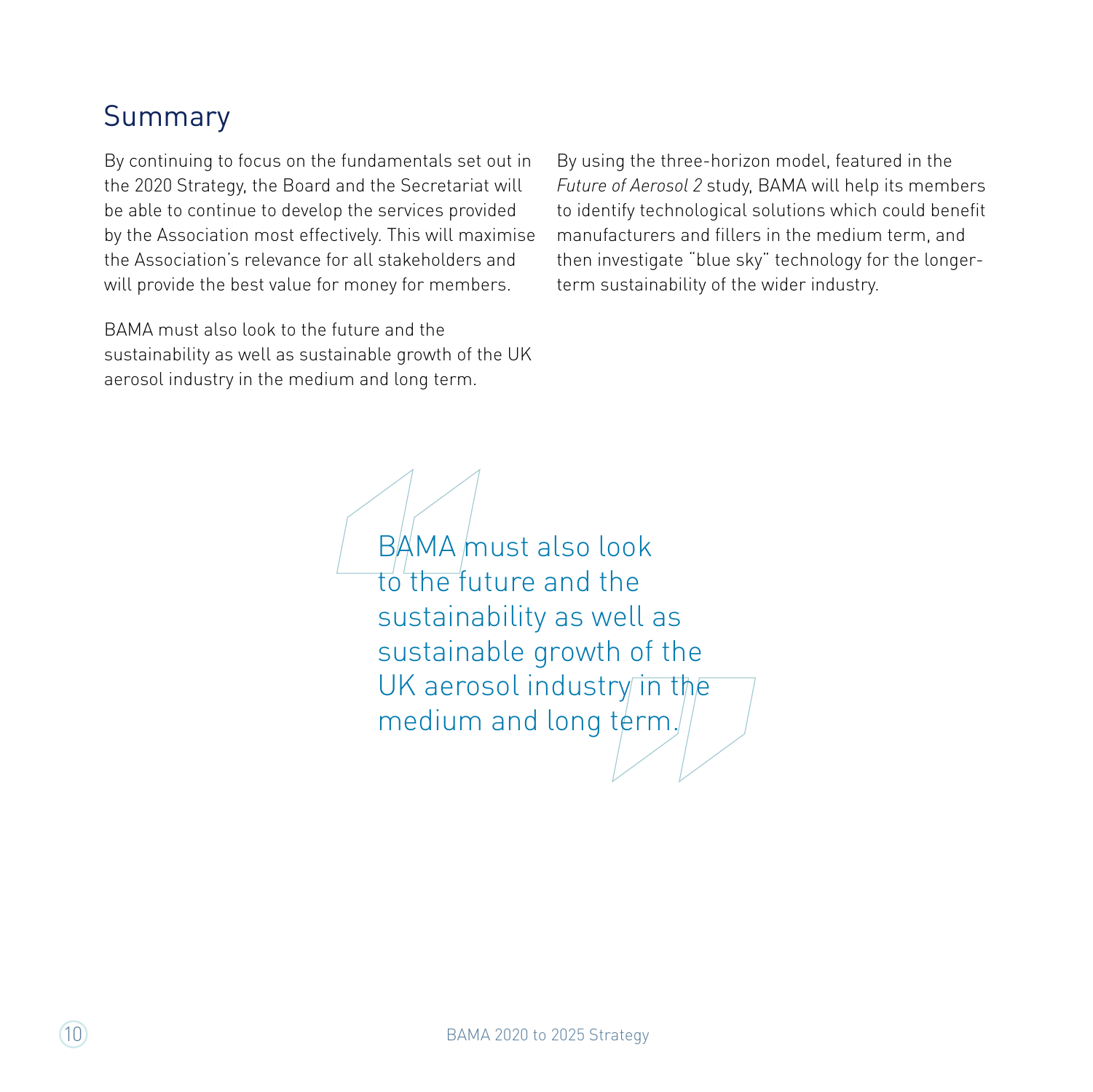### BAMA deliverables 2020 to 2025

|                                                 | 2020 |    | 2021 |                | 2022 |    | 2023 |                | 2024 |                | 2025 |    |
|-------------------------------------------------|------|----|------|----------------|------|----|------|----------------|------|----------------|------|----|
|                                                 | H1   | H2 | H1   | H <sub>2</sub> | H1   | H2 | H1   | H <sub>2</sub> | H1   | H <sub>2</sub> | H1   | H2 |
| <b>Communication</b>                            |      |    |      |                |      |    |      |                |      |                |      |    |
| Website update                                  |      |    |      |                |      |    |      |                |      |                |      |    |
| <b>MMS</b>                                      |      |    |      |                |      |    |      |                |      |                |      |    |
| <b>BAMA Standard</b>                            |      |    |      |                |      |    |      |                |      |                |      |    |
| Create modules                                  |      |    |      |                |      |    |      |                |      |                |      |    |
| Develop and roll out new<br>accreditation model |      |    |      |                |      |    |      |                |      |                |      |    |
| <b>Sustainability</b>                           |      |    |      |                |      |    |      |                |      |                |      |    |
| Continuation of the Future of Aerosols          |      |    |      |                |      |    |      |                |      |                |      |    |
| Industry development                            |      |    |      |                |      |    |      |                |      |                |      |    |
| Guides                                          |      |    |      |                |      |    |      |                |      |                |      |    |
| Test methods                                    |      |    |      |                |      |    |      |                |      |                |      |    |
| Standards                                       |      |    |      |                |      |    |      |                |      |                |      |    |
| <b>Training</b>                                 |      |    |      |                |      |    |      |                |      |                |      |    |
| Webinars                                        |      |    |      |                |      |    |      |                |      |                |      |    |
| Online                                          |      |    |      |                |      |    |      |                |      |                |      |    |
| In-company                                      |      |    |      |                |      |    |      |                |      |                |      |    |
| Face to face                                    |      |    |      |                |      |    |      |                |      |                |      |    |